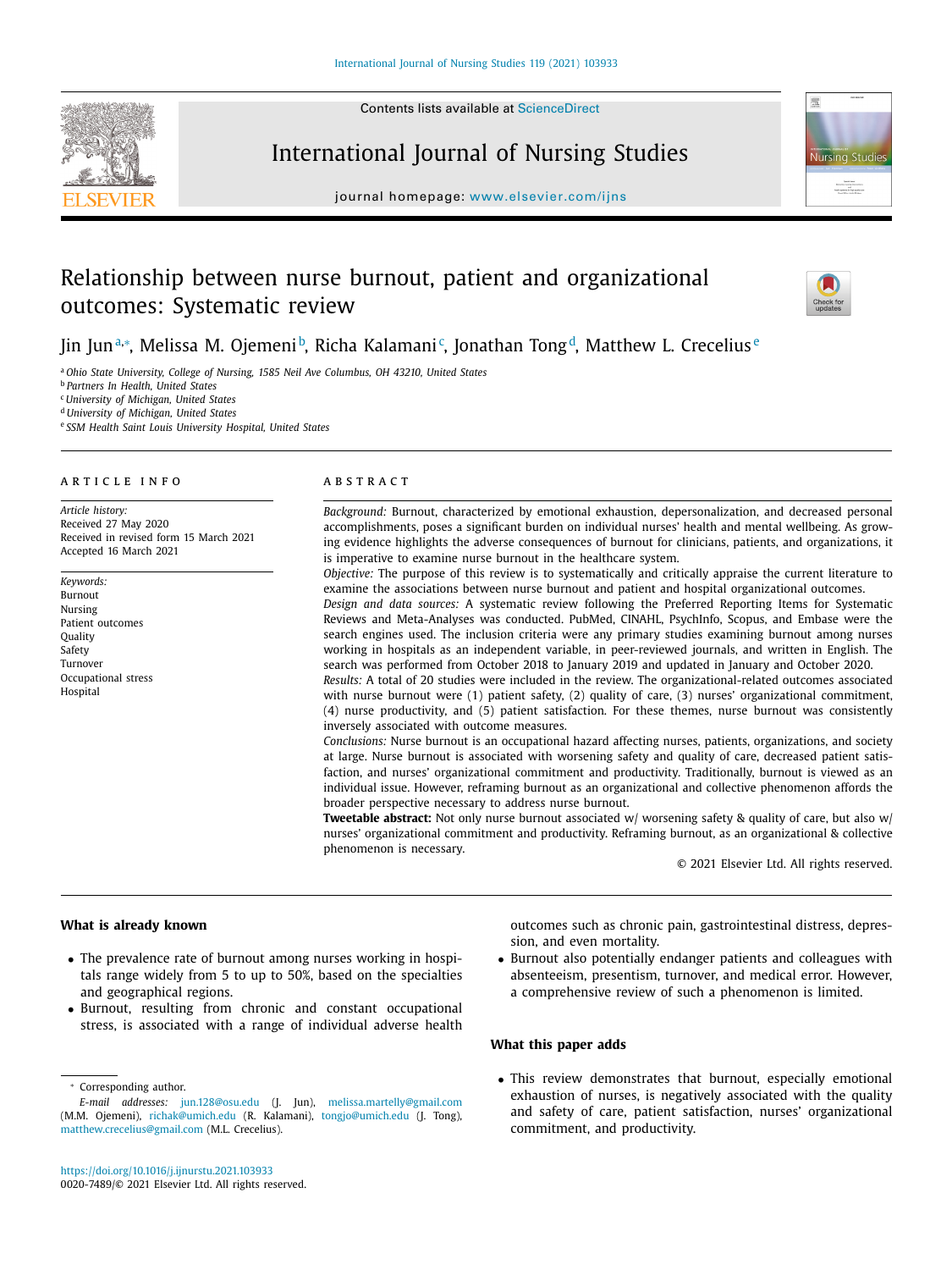• Burnout could potentially predict patient safety and quality of care better than either demographic or organizational characteristics, but the evidence for such a conclusion is limited.

## **1. Introduction**

Burnout—characterized by emotional exhaustion, depersonalization, and decreased personal accomplishment—runs rampant among healthcare professions, including nursing [\(NAM,](#page-10-0) 2019). This phenomenon results from constant and chronic occupational stress [\(Maslach,](#page-10-0) 2016), a prominent characteristic of nursing work. More than half of the four million nurses in the United States [\(NAM,](#page-10-0) 2019) and one in ten nurses around the world have reported experiencing burnout (Woo et al., [2020\)](#page-10-0). Several individual-level factors are associated with burnout, including gender [\(Purvanova](#page-10-0) et al., 2010), marital status [\(Adriaenssens](#page-9-0) et al., 2015), and the tendency of health care workers to prioritize patient care over their own wellbeing [\(Kieft](#page-10-0) et al., 2014). That said, burnout is also a product of organizational-level factors emanating from work environments, such as higher nurse-patient ratios, increased electronic documentation, scheduling challenges, and administration issues (Kieft et al., [2014;](#page-10-0) [Laschinger](#page-10-0) et al., 2012; Liu et al., [2018;](#page-10-0) [Marques-Pinto](#page-10-0) et al., 2018; [Wang](#page-10-0) et al., 2015).

Due to the emotional, physical, and psychological toll burnout takes on the afflicted, it is a significant predictor for heart disease, chronic pain, gastrointestinal distress, depression, and even mortality [\(Salvagioni](#page-10-0) et al., 2017). Even an antecedence for burnout, such as a diminished sense of fairness within an organization, increased one's odds of having a diagnosable medical condition by 50%—an effect significantly greater than that of exposure to secondhand smoke Goh et al., [2016\)](#page-9-0). Indeed, some estimate that workplace stress is associated with upwards of 120,000 deaths per year (Goh et al., [2016\)](#page-9-0). Certain costs of the burnout epidemic are proximate and calculable, such as the estimated \$125–190 billion per year spent addressing stress-related health problems associated with work (Goh et al., [2016\)](#page-9-0). Other costs, however, are more difficult to measure, such as diminished productivity, higher rates of turnover, and the dissipation of capable talent.

Having established the negative consequences of burnout on individuals and their health, more recent scholarship conceptualizes the organizational and societal implications of this phenomenon, emphasizing, in particular, the potential of burnout to endanger patients and colleagues due to higher rates of absenteeism, pre-sentism, turnover, and medical error (Kieft et al., [2014;](#page-10-0) Hall et al., 2016). Put simply, [individuals](#page-9-0) who have reached the point of burnout in their professional lives can potentially endanger themselves and those around them. Nurses facilitate care through frequent and direct contact with patients and their families in almost all healthcare settings, especially in hospitals [\(Kieft](#page-10-0) et al., 2014l [McNair](#page-10-0) et al., 2016).

The Quality Health Outcome (QHO) model guided this review for its incorporation of the complex and multi-directional relationships among the three elements of the traditional structureprocess-outcome model [\(Mitchell](#page-10-0) et al., 1998). According to the QHO model, the relationships among the system, intervention, client, and outcomes are dynamic and reciprocal, thus analysis of each component is necessary to provide a comprehensive picture of the complexity of patient care in healthcare settings. Recently, there has been a surge in the literature on work-related stress and burnout among nurses, several systematic reviews [\(Adriaenssenset](#page-9-0) al., 2015; Chuang et al., 2016; [Khamisa](#page-10-0) et al., 2013; [Monsalve-Reyes](#page-9-0) et al., 2018) provided a comprehensive overview of the predictors and risk factors burnout and also the negative health consequences of chronic stress and burnout. However, we could not locate a review focused on the association between nursing burnout and

patient and organizational outcomes. Our systematic review, therefore, proposes to meet this critical need by systematically and critically appraising the current literature to examine the associations between nurse burnout and patient and organizational outcomes in hospital settings.

## **2. Methods**

A systematic review searches, appraises, and synthesizes research evidence (Grant and [Booth,](#page-9-0) 2009), aiming for an exhaustive and comprehensive inquiry. Such a review is especially important amid a vast array of scholarly literature. With more studies on occupational stress and burnout being published, a systematic review can deliver a comprehensive overview of the available evidence, identify research gaps, and offer recommendations for practice and future research (Grant and [Booth,](#page-9-0) 2009; [Meerpohl](#page-10-0) et al., 2012).

#### *2.1. Search strategy and selection criteria*

The present systematic review followed the guidelines of the Transparent Reporting of Systematic Review and Meta-Analyses (PROSPERO Register: CRD42019120932) and the Preferred Reporting Items for Systematic Reviews and Meta-Analyses (PRISMA). In consultation with a health services librarian, we performed literature searches using keywords, MeSH terms, and Boolean operators. In addition to searching for 'burnout', we also included the three commonly used subscales of Maslach Burnout Inventory ('emotional exhaustion', 'depersonalization', and 'decreased personal accomplishments') to ensure the comprehensive capture of the literature. The keywords for patient and organizational outcomes were derived from the QHO model [\(Mitchell](#page-10-0) et al., 1998), which are operational structural and process measures (e.g., medication errors, patient satisfaction, job satisfaction, intent-to-leave). More details on the keywords and MeSH terms are listed in Supplement A. To be included in this review, studies needed to be any primary study that examined burnout among nurses working in hospitals as an independent variable (predictor), while written in English and having been published in a peer-reviewed journal. To keep the search broad and exhaustive, data restrictions were not applied, and we included all studies that included hospital nurses as a part of the sample. However, we excluded papers that aimed to identify risk factors for burnout, given our emphasis on outcomes of nurse burnout. The three authors (JJ, RK, and JT) used the search engines PubMed, CINAHL, PsychInfo, Scopus, and Embase from October 2018 to February 2019, with an update in January and October 2020.

#### *2.2. Quality appraisal*

Given its ease and extensive use, we employed the Critical Appraisals Skills Programme (CASP) to appraise the quality of the included studies. There are twelve clear and concise questions in the CASP, answerable as *Yes, Can't tell*, and *No.* To systematically summarize the quality of each study, and to facilitate comparisons between different reviewers, we assigned numeric values to each answer, rendering *Yes* as 2, *Can't tell* as 1, and *No* as 0. Two reviewers appraised each study independently and then compared the scores; with anything more than a 25% discrepancy between the total scores, a third reviewer provided an independent score. No study was excluded based on the quality appraisal as the purpose of the study was to appraise the current state of the science.

## *2.3. Data extraction*

For data analysis, each study was read by at least three reviewers, and relevant data were extracted, including study characteristics, design, sample, setting, independent variable(s), outcome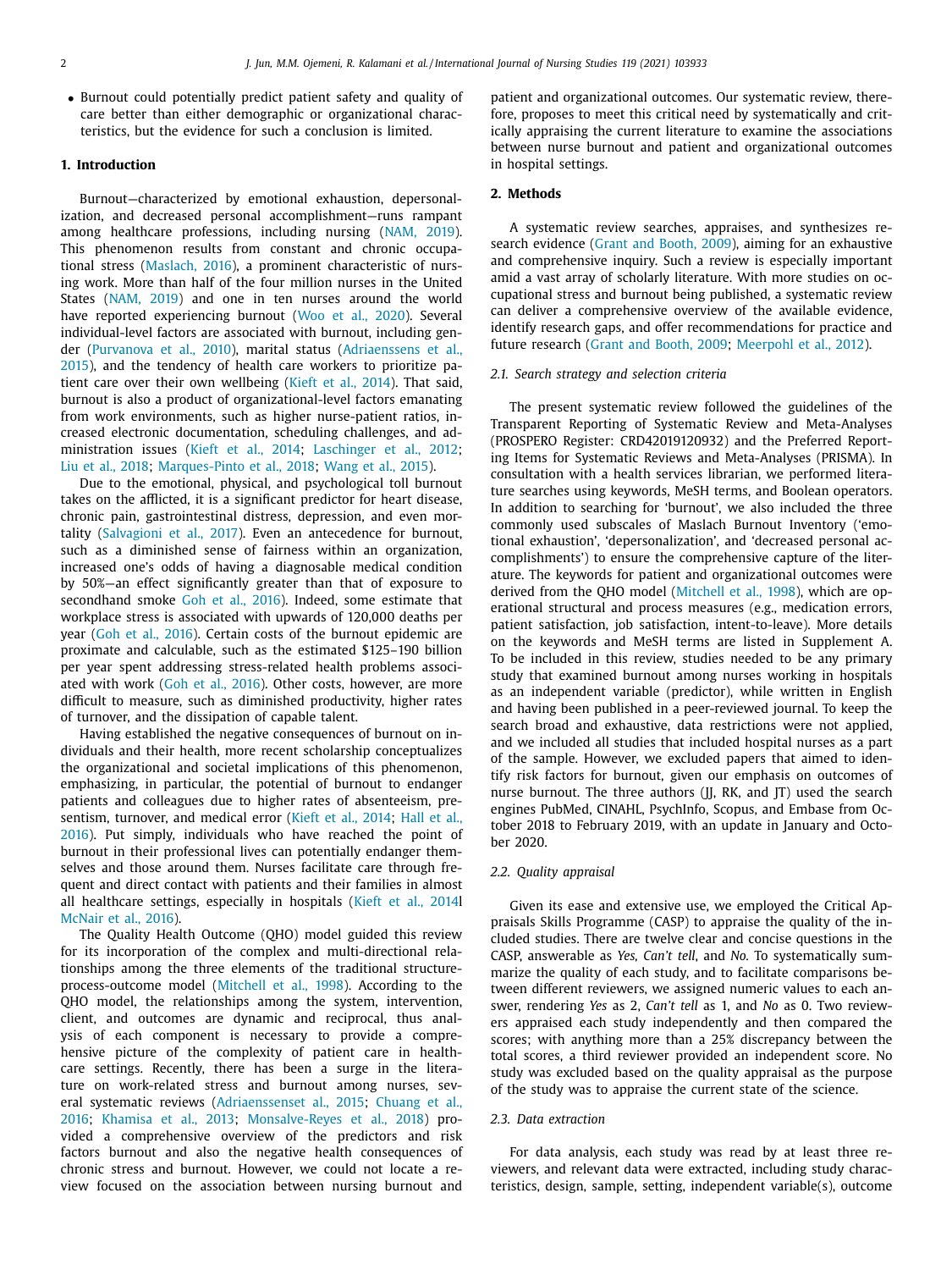

**Fig. 1.** PRISMA flowchart for literature selection. Adopted from PRISMA Guidelines (Moher, Liberati, Tetzlaff, Altman, & the PRISMA group, 2009).

variable(s), covariates, statistical results, results, and implications. These data were entered into the matrix for further synthesis.

#### **3. Results**

The PRISMA diagram shown in Fig. 1 demonstrates the literature search process and results. After removing duplicates, we identified 2324 articles. After applying inclusion and exclusion criteria, we reviewed the abstracts of 458 articles. Sixty-four articles met the inclusion criteria for full-text review; after evaluating the full-text versions of these articles, we included 20 in this review. Most articles omitted at this step measured burnout as an outcome, rather than as a predictor or mediator.

#### *3.1. Study characteristics*

[Table](#page-3-0) 1 presents descriptive details and quality appraisal. The nurses in these studies were primarily women (84.7%), between 20 and 60 years of age, and hailing from 14 countries, including the United States (6), Belgium (3), Canada (2), Taiwan (3), Brazil (2), Ecuador (1), Germany (1), Italy (1), Iran (1), Japan (1), New Zealand (1), Switzerland (1), the United Kingdom (1), and Thailand (1). The study by [Poghosyan](#page-10-0) et al. (2010) included six different countries, and the professional nursing experience of those study participants ranged from less than one year to more than 21 years. Two studies used either a national sample [\(Poghosyan](#page-10-0) et al., 2010) or a state sample of nurses [\(Cimiotti](#page-9-0) et al., 2012).

Each study used a cross-sectional design with burnout as a predictor (independent variable). The instrument most often used to measure burnout (in various versions) was the Maslach Burnout Inventory Scale ( $n = 23$ ), although one study used the Copenhagen Burnout Inventory [\(Colindres](#page-9-0) et al., 2018). The Maslach Burnout Inventory has three subscales of burnout (emotional exhaustion, depersonalization, and personal accomplishments), whereas the Copenhagen Burnout inventory has none. The first subscale of the Maslach Burnout Inventory, emotional exhaustion, was measured and used in the analysis of all studies that reported subscales. The other two burnout subscales of Maslach Burnout Inventory (depersonalization and personal accomplishments) were not consistently used. For example, 15 studies included depersonalization (also referred to as *cynicism*), whereas only 11 included personal accomplishment. Three studies using the Maslach Burnout Inventory did not report or did not specify the subscales of burnout. Lastly, only four studies (20%) used theoretical or conceptual models to guide their inquiry: the social cognitive career theory [\(Chang](#page-9-0) et al., 2018), the conservation of resources theory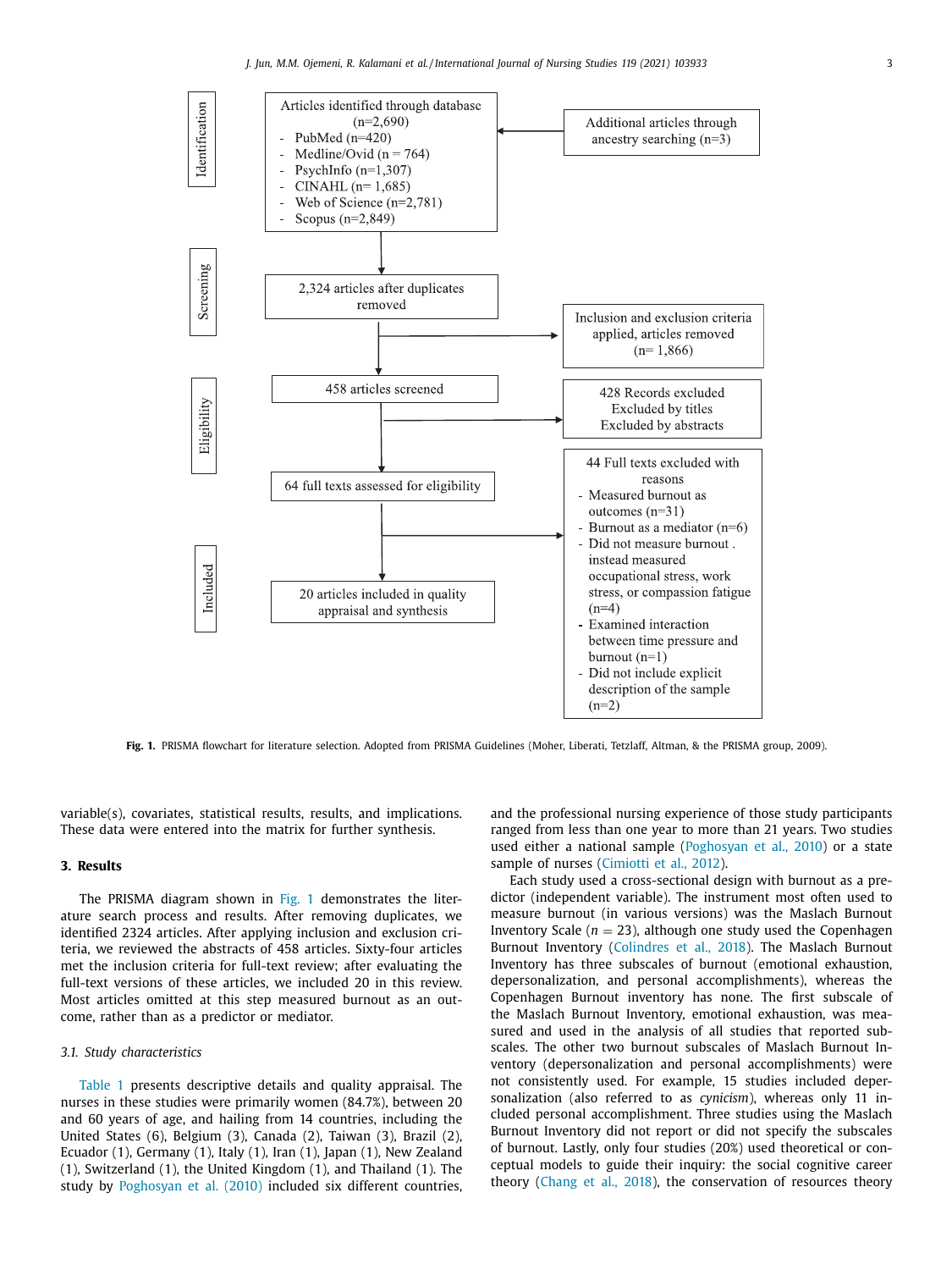<span id="page-3-0"></span>

| Table 1                                      |  |
|----------------------------------------------|--|
| Study Characteristics and Quality Appraisal. |  |
|                                              |  |

| Author (year),<br>Country                  | Sample/Setting                                                                | Prevalence of (high)<br>burnout                                                                  | Age                                               | Average<br>Professional<br>experience (years)                     | Measurement Tools                                                                                                                                                  | Total Score for<br>Quality Appraisal<br>(Max score 24) |
|--------------------------------------------|-------------------------------------------------------------------------------|--------------------------------------------------------------------------------------------------|---------------------------------------------------|-------------------------------------------------------------------|--------------------------------------------------------------------------------------------------------------------------------------------------------------------|--------------------------------------------------------|
| Alves (2016), Brazil                       | Professional nurses<br>$(n = 267)$                                            | 27.3%                                                                                            | 34.9 (7.9)                                        | 8.8                                                               | $\bullet$ MBI<br>• Job satisfaction                                                                                                                                | 19.5                                                   |
| Chang (2017),<br>Taiwan                    | Hospital nurses<br>$(n = 571)$                                                | NR                                                                                               | 96.4% between the<br>age of 20-40                 | < 15                                                              | $\bullet$ SAQ<br>$\bullet$ MBI-HSS<br>• Nursing<br>professional<br>commitment scale                                                                                | 20                                                     |
| Chang et al. (2018),<br>Taiwan             | Hospital nurses<br>$(n = 570)$                                                | NR                                                                                               | 88.8% between the<br>age of 20-40                 | $1 - 20$                                                          | $\bullet$ MBI-HSS<br>• Self-efficacy scale<br>• Intention-to-leave<br>scale                                                                                        | 18                                                     |
| Chao (2016),<br>Taiwan                     | Hospital nurses<br>and their<br>patients/families<br>$(n = 98 \text{ pairs})$ | NR                                                                                               | 30.6% between<br>ages 31 and 40                   | $1 - 3$                                                           | $\bullet$ MBI<br>• Coleman's<br>emotional<br>intelligence<br>inventory<br>• Quality of Care                                                                        | 20                                                     |
| Cimiotti et al. (2012),<br>USA             | Registered nurses<br>in PA $(n = 7076)$                                       | 36.5%                                                                                            | 44                                                | 17                                                                | $\bullet$ MBI-HSS<br>• AHA Annual<br>Survey<br>$\bullet$ PHC4                                                                                                      | 19.5                                                   |
| Colindres (2018),<br>Ecuador               | Hospital nurses<br>$(n = 333)$                                                | 35.8%                                                                                            | 35.4                                              | < 10                                                              | • Copenhagen<br><b>Burnout Inventory</b><br>• Safety Climate<br>Questionnaire<br>• Effort-reward<br>Imbalance<br>questionnaire<br>• Perceived risk of<br>infection | 21                                                     |
| Galletta (2016),<br>Italy                  | CCU providers<br>(nurses and<br>physicians,<br>$n = 130$                      | <b>NR</b>                                                                                        | 73.1% were<br>between 33 and 55<br>years old      | $1 - 3$                                                           | $\bullet$ MBI-HSS<br>• ICU questionnaire                                                                                                                           | 20.5                                                   |
| de Lima<br>Garcia (2019),<br><b>Brazil</b> | Pediatric hospital<br>nurses and nursing<br>assistants<br>$(n = 117)$         | 23.8 (nurses only)                                                                               | 19-60 yrs but this<br>was all the<br>participants | 8                                                                 | • Hospital survey of<br>Patient Safety<br>Culture (HSOPSC)<br>$\bullet$ MBI                                                                                        | 17                                                     |
| Halbesleben<br>$(2008)$ , USA              | Hospital and<br>outpatient nursing<br>staff (RN, LPN,<br>APRNs, $n = 148$ )   | NR                                                                                               | NR                                                | 3.64                                                              | $\bullet$ MBI<br>• AHRQ Patient<br>Safety Culture<br>Survey                                                                                                        | 20.5                                                   |
| Halbesleben et al.<br>$(2013)$ , USA       | • In-house pool<br>RNs ( $n = 104$ ) and<br>their supervisors<br>$(n = 92)$   | NR                                                                                               | 36.06 (7.5)                                       | Sample 1: 2.2                                                     | $\bullet$ MBI<br>• Workarounds in<br>healthcare<br>• Medication<br>administration<br>System-Nurses<br>Assessment of<br>Satisfaction                                | 18.5                                                   |
|                                            | • Hospital staff<br>nurses $(n = 243)$                                        |                                                                                                  |                                                   | Sample 2: 12.8                                                    |                                                                                                                                                                    |                                                        |
| Leiter et al. (1998),<br>Canada            | Hospital nurses<br>$(n = 711)$                                                | NR                                                                                               | NR                                                | $6 - 10$                                                          | $\bullet$ MBI<br>• Meaningfulness of<br>work<br>$\bullet$ Intention to quit<br>• hospital quality<br>questionnaire by<br>patients                                  | 18.5                                                   |
| McHugh et al. (2011).<br><b>USA</b>        | National sample of<br>Nurses<br>$(n = 68, 724)$                               | 33% of hospital<br>nurses 37% of<br>nursing home<br>nurses 22% of<br>nurses in other<br>settings | NR                                                | NA                                                                | • Multistate nursing<br>care and patient<br>safety survey<br>• HCAHPS survey<br>• AHA annual survey<br>of hospital                                                 | 21.5                                                   |
| Nantsupawat et al.<br>$(2016)$ , Thailand  | Hospital nurses<br>$(n = 2084)$                                               | 32.2%                                                                                            | 33                                                | $1 - 36$                                                          | $\bullet$ MBI-HSS<br>(translated into Thai)                                                                                                                        | 20                                                     |
| Nayeri (2009), Iran                        | Hospital nurses<br>$(n = 200)$                                                | 30%                                                                                              | 63% younger than<br>35yrs                         | $<$ 2 = 28.5%<br>$3 - 10 = 35%$<br>$11 - 20 = 17.5%$<br>$>21=19%$ | $\bullet$ MBI<br>• Nurses'<br>Productivity<br>Questionnaire                                                                                                        | 21                                                     |

(*Continued on next page*)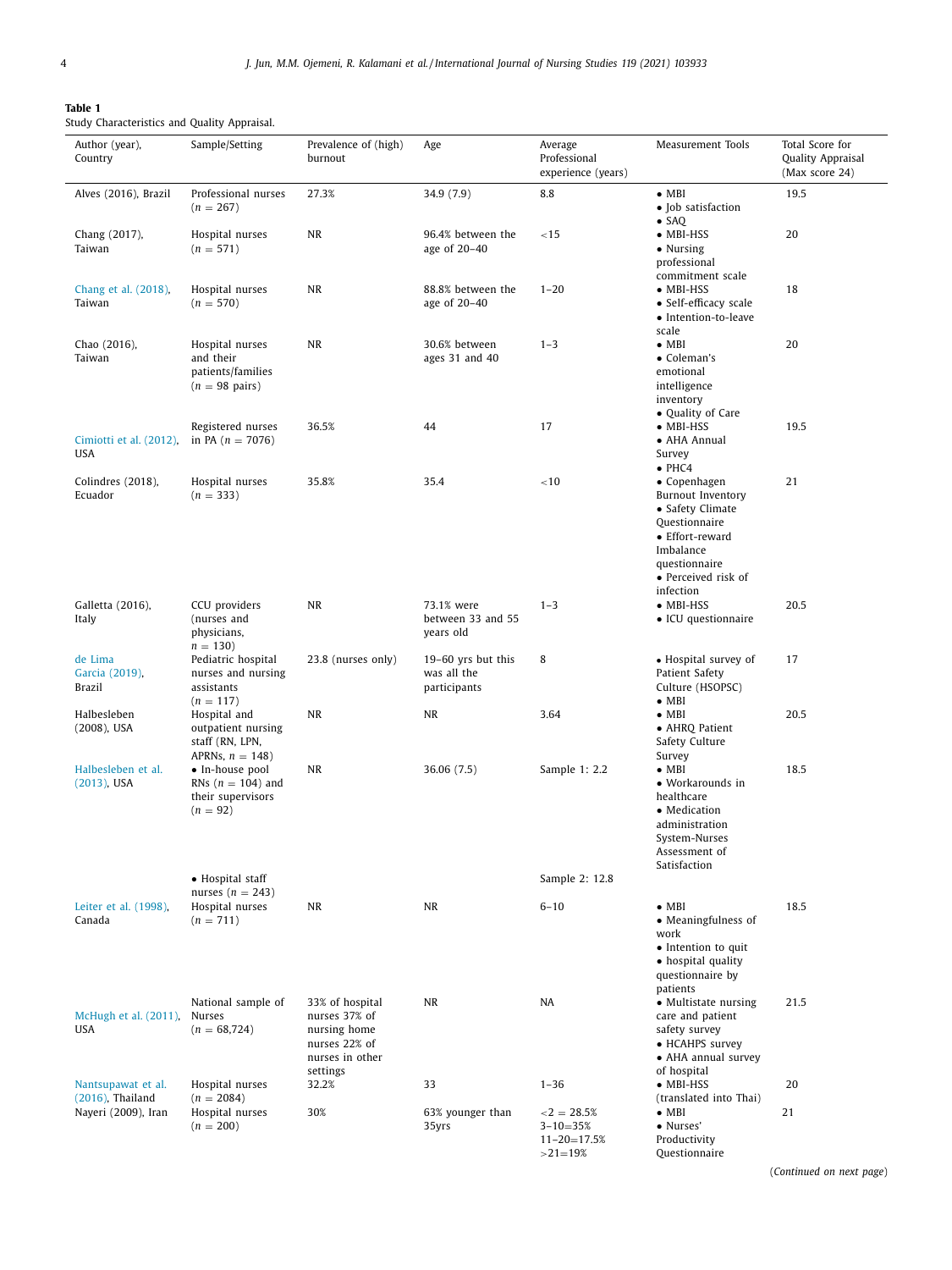**Table 1** (*Continued*).

| Author (year),<br>Country                                                      | Sample/Setting                                                         | Prevalence of (high)<br>burnout | Age                                              | Average<br>Professional<br>experience (years)                                   | Measurement Tools                                                                                                                  | Total Score for<br>Quality Appraisal<br>(Max score 24) |
|--------------------------------------------------------------------------------|------------------------------------------------------------------------|---------------------------------|--------------------------------------------------|---------------------------------------------------------------------------------|------------------------------------------------------------------------------------------------------------------------------------|--------------------------------------------------------|
| Parker (1995), USA                                                             | Hospital nurses<br>$(n = 73)$                                          | <b>NR</b>                       | 43.3 (10.1)                                      | 7.6                                                                             | $\bullet$ MBI<br>• Nursing Stress<br>Scale<br>• Taylor Manifest<br>Anxiety Scale<br>• Performance<br>measures                      | 21                                                     |
| Poghosyan (2010),<br>USA, Canada, UK,<br>New Zealand,<br>Germany, and<br>Japan | Nurses from 6<br>countries<br>$(n = 53,846)$                           | <b>NR</b>                       | Ranges 29.2yrs<br>(Japan) to 42.2yrs<br>(Canada) | US 14.2 Canada<br>17.7 UK 10.9<br>Germany 12.5 New<br>Zealand 15.5 Japan<br>7.3 | • Nurse perceived<br>quality of care                                                                                               | 21                                                     |
| Van Bo-<br>gaert (2010),<br>Belgium                                            | Hospital nurses<br>$(n = 546)$ from<br>direct-care units<br>$(n = 42)$ | <b>NR</b>                       | 35.7                                             | 12.9                                                                            | $\bullet$ MBI-HSS<br>$\bullet$ NWI-R<br>• Job satisfaction<br>• Nurse-assessed<br>quality of care<br>questions<br>• Adverse events | 21                                                     |
| van Bogaert (2013),<br>Belgium                                                 | Psychiatric nurses<br>$(n = 357)$                                      | 23%                             | 36 yrs                                           | 12.3                                                                            | $\bullet$ MBI-HSS<br>$\bullet$ NWI-R<br>• Nurse-assessed<br>quality of care                                                        | 21                                                     |
| van Bogaert (2014),<br>Belgium                                                 | Hospital nurses<br>$(n = 1201)$                                        | 33%                             | 38.5                                             | 15.5                                                                            | $\bullet$ MBI-HSS<br>$\bullet$ NWI-R<br>• Job satisfaction<br>• Nurse assessed<br>quality of care<br>• Adverse events              | 22.5                                                   |
| Welp et al. (2015),<br>Switzerland                                             | Hospital nurses<br>$(n = 1130)$                                        | <b>NR</b>                       | 39.1 (10.1)*                                     | 12.6                                                                            | $\bullet$ MBI-HSS<br>• Hospital Survey of<br>Patient Safety<br>Culture                                                             | 21                                                     |

Abbreviations: AHRQ=Agency for Healthcare Research and Quality; CS=Cross-sectional, AWS=Areas of Work-life Scale; MBI-Maslach Burnout Inventory, MBI-HSS = Maslach Burnout Inventory-Human Service Survey, SAQ=Safety climate: Safety Attitudes Questionnaire, WIPL = Work Interface with Personal Life Scale, RR=Response Rate, NR= not reported, Practice scale, PHC4 = Pennsylvania Health Care cost containment Council, AHA = American Hospital Association, NWI-*R*=Nurse Work Index-Revised. <sup>∗</sup>not separated by profession.

[\(Halbesleben](#page-9-0) et al., 2013, [2008\)](#page-9-0), and Donebedian's structureprocess-outcome model [\(Nantsupawat](#page-10-0) et al., 2016).

#### *3.2. Quality appraisal*

The quality appraisal is an important step in a systematic review because it includes an evidence-based approach for evaluating research findings and examining their quality [\(CASP,](#page-9-0) 2018). The quality appraisal scores of individual studies included in this review ranged from 17 to 22.5 (out of a maximum score of 24) using the CASP cohort studies framework. The mean score for the quality appraisal was 20.7, indicating that these articles were of moderate quality. All studies had clearly identified research purposes, used appropriate methods, and reported results adequately; however, these works rarely identified or discussed bias and confounders, thereby lowering scores regarding the quality of evidence. Two questions about subject follow-ups were removed because every study employed a cross-sectional design without follow-ups. Most subject recruitments were prospective and within local contexts.

## *3.3. Burnout-related outcomes*

We further synthesized and categorized the results from the 20 studies included in the review based on their measured outcomes. [Table](#page-5-0) 2 presents an overview of patient and organizational outcomes, as well as summaries of evidence findings with quality levels.

**Patient safety.** As the most common outcome examined, patient safety was measured as nurses' perceived safety ratings of the care being delivered on their units or nurses' safety reporting behaviors (Liu et al., [2018;](#page-10-0) [Halbesleben](#page-9-0) et al., 2013, [2008;](#page-9-0) [Nantsupawat](#page-10-0) et al., 2016; [Alves](#page-9-0) et al., 2016; [Welp](#page-10-0) et al., 2015). Emotional exhaustion was included in every study and was consistently negatively associated with perceived patient safety and nurses' reporting behaviors (Liu et al., [2018;](#page-10-0) Halbesleben et al., 2013, [2008;](#page-9-0) [Nantsupawat](#page-9-0) et al., 2016; [Alves](#page-9-0) et al., 2016; de Lima Garcia et al., 2019; [Welp](#page-10-0) et al., 2015). Even though only one study examined mortality, higher emotional exhaustion was a significant predictor for increased mortality, which was, itself, an objective measure of patient safety  $(B = 0.39, p = 0.03$ ; Welp et al., 2015). [Depersonalization](#page-10-0) was also associated with increased nursereported adverse events (falls or medication errors). However, personal achievement was not consistently associated with nurses' safety reporting behaviors [\(Nantsupawat](#page-10-0) et al., 2016).

**Quality of care.** As with safety, quality of care was often measured as nurses' perception of care (rated either high or low) delivered within the workplace [\(Poghosyan](#page-10-0) et al., 2010; Van Bogaert et al., 2010, [2014;](#page-10-0) Chao et al., [2016;](#page-9-0) Van [Bogaert](#page-10-0) et al., 2009, [2013\)](#page-10-0). All three subscales of burnout were significantly associated with poor/fair assessments of quality by nurses evaluating their own provision of care, as well as the collective care of their nursing units [\(Poghosyan](#page-10-0) et al., 2010; Van [Bogaert](#page-10-0) et al., 2010, [2014,](#page-10-0) [2009;](#page-10-0) Van [Bogaert](#page-10-0) et al., 2013). That said, burnout was not significantly correlated with the quality of care as assessed by patients [\(Chao](#page-9-0) et al., 2016). In addition to nurses' perception of quality, infection rates and infection control were quality indicators used to examine the association with nurse burnout. In one study, burnout was significantly associated with increased rates of both urinary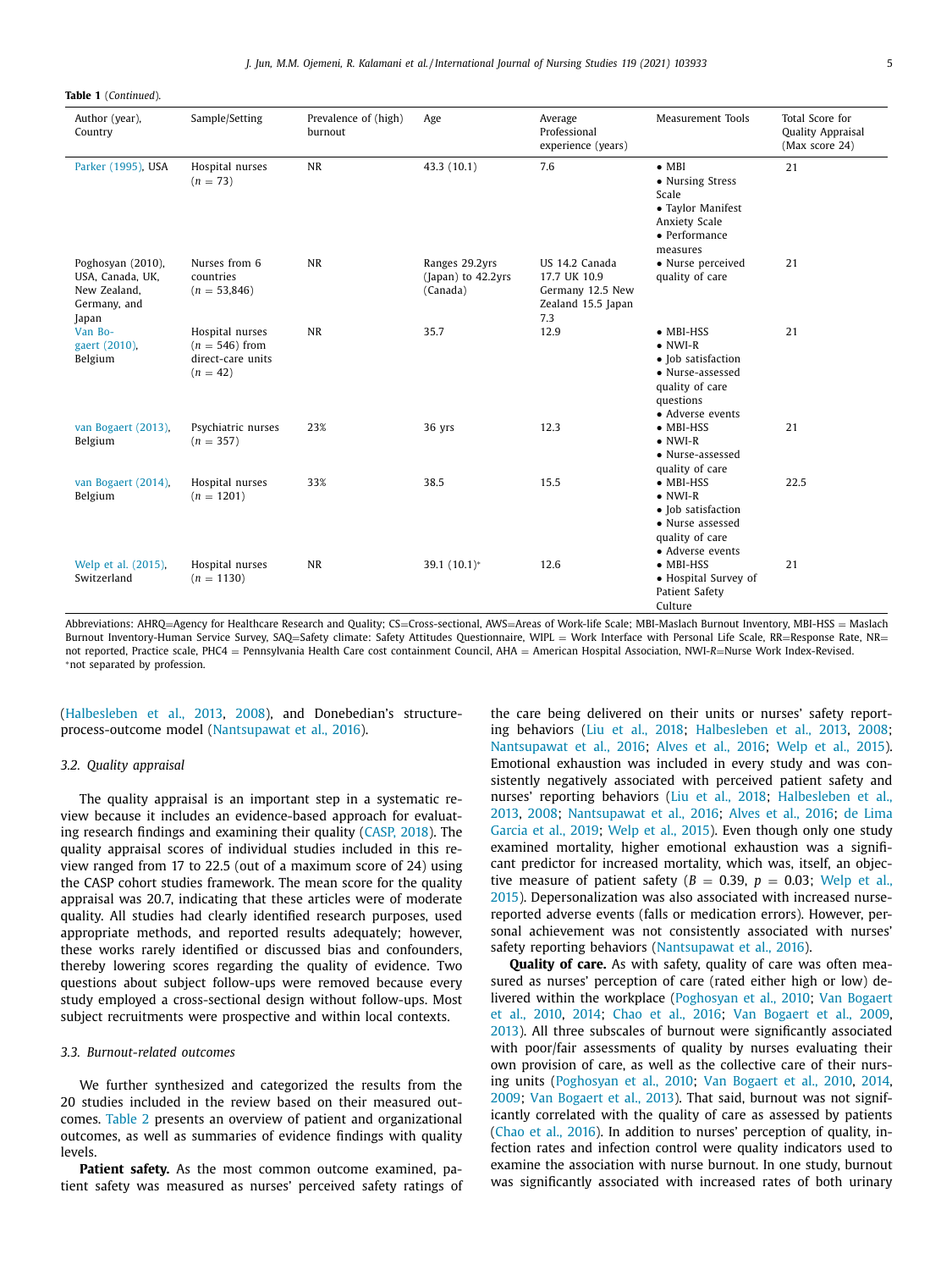<span id="page-5-0"></span>

| Table 2                       |  |  |
|-------------------------------|--|--|
| Summary of the thematic findi |  |  |

| First author (year),         | Outcomes<br>measured                                                                                  | Emotional exhaustion<br>(EE)                                                                                                                                                                                                                          | Depersonalization (DP)                                                                                                                                                                                                                                      | Personal Achievement<br>(PA)                                                                                                                                                                                                  | Discussion                                                                                                                                                                                                                                                    |
|------------------------------|-------------------------------------------------------------------------------------------------------|-------------------------------------------------------------------------------------------------------------------------------------------------------------------------------------------------------------------------------------------------------|-------------------------------------------------------------------------------------------------------------------------------------------------------------------------------------------------------------------------------------------------------------|-------------------------------------------------------------------------------------------------------------------------------------------------------------------------------------------------------------------------------|---------------------------------------------------------------------------------------------------------------------------------------------------------------------------------------------------------------------------------------------------------------|
| <b>Safety of Care</b>        |                                                                                                       | Nurse-reported (or perceived) including safety ratings, safety climate, nurses' safety reporting behaviors                                                                                                                                            |                                                                                                                                                                                                                                                             |                                                                                                                                                                                                                               |                                                                                                                                                                                                                                                               |
| Alves (2016)                 | Perception of<br>safety climate                                                                       | • NS when controlling<br>for job satisfaction                                                                                                                                                                                                         | N/A                                                                                                                                                                                                                                                         | N/A                                                                                                                                                                                                                           | • Higher level of EE of nurses,<br>worse perceived patient safety.<br>• But when included job<br>satisfaction, job satisfaction<br>was significant with safety<br>climate.                                                                                    |
| de Lima<br>Garcia (2019)     | Patient safety<br>climate                                                                             | $\bullet$ Inversely a/w safety<br>culture ( $p < .05$ )<br>$\bullet$ Inversely a/w<br>teamwork within the<br>units ( $p = .02$ )                                                                                                                      | • Negatively $a/w$<br>communication<br>(p < .01)<br>• Negatively $a/w$<br>frequency of event<br>reporting ( $p < .01$ )<br>• Negatively $a/w$<br>teamwork ( $p=.03$ )                                                                                       | • Negatively $a/w$<br>open communication<br>(p < .01)<br>• Negatively $a/w$<br>non-punitive<br>response to safety<br>errors ( $p = .03$ ).                                                                                    | • For all providers as a group,<br>depersonalization was the<br>highest where nursing had the<br>highest emotional exhaustion.<br>• Hospital organization<br>directly influences the<br>psychological behavior of the<br>professionals and patient<br>safety. |
| Halbesleben (2008)           | Nurse-perceived<br>safety of care<br>Reporting<br>behaviors                                           | • Negatively a/w safety<br>grade ( $\beta = -0.40$ ,<br>$p < .01$ )<br>• Safety perceptions<br>$(\beta = -0.84, p < .01)$<br>• Near miss reporting<br>frequency ( $\beta = -0.14$ ,<br>$p < .01$ )<br>$\bullet$ Not a/w near-miss<br>event reporting. | • Negatively a/w safety<br>grade ( $\beta = -0.16$ ,<br>$p < .05$ )<br>• safety perceptions<br>$(\beta = -0.26, p < .05)$<br>• near miss reporting<br>frequency ( $\beta = -0.36$ ,<br>$p < .01$ )<br>$\bullet$ Not a/w near-miss<br>event reporting.       | N/A                                                                                                                                                                                                                           | • EE and DP highly correlated.<br>• Burned out health care<br>professionals may be willing<br>to invest their limited<br>resources in extra-role<br>behaviors that benefit<br>coworkers or patients but not<br>for the organization.                          |
| Welp et al. (2015)           | Clinician-rated<br>patient safety<br>Mortality rate<br>Length of stay                                 | • Negatively $a/w$<br>clinician-rated patient<br>safety ( $B = -0.25$ ,<br>$p < .01$ )<br>$\bullet$ Negatively a/w<br>standardized mortality<br>• NS for length of stay<br>$(B = 0.39, p < .05)$                                                      | • Negatively $a/w$<br>clinician-rated patient<br>safety ( $B = -0.16$ ,<br>$p < .01$ )<br>• NS for standardized<br>mortality<br>• NS for length of stay                                                                                                     | • Positively $a/w$<br>clinician-rated<br>patient safety<br>$(B = 0.18, p < .01)$<br>• NS for standardized<br>mortality<br>• NS for length of<br>stay                                                                          | • Burnout had a stronger<br>association with patient safety<br>than demographic or<br>organizational characteristics.                                                                                                                                         |
| Colindres (2018)             | Adherence to<br>infection control<br>protocols                                                        | • Burnout was found<br>to be negatively a/w<br>an adherence to<br>infection control<br>precautions<br>$(\beta = -0.18, p < .05)$                                                                                                                      | N/A                                                                                                                                                                                                                                                         | N/A                                                                                                                                                                                                                           | • Burnout measured as a total,<br>no subscale measurement<br>reported.<br>• Effort-reward imbalance had<br>an incremental association<br>with burnout.                                                                                                        |
| Cimiotti et al. (2012)       | Urinary tract<br>infection Surgical<br>site infection                                                 | • Positively a/w UTI<br>$(\beta = 0.85; p = .03)$<br>when controlled for<br>staffing<br>• Positively $a/w$<br>surgical site infection<br>$(\beta = 1.56, p < .01)$<br>when controlled for<br>staffing                                                 | N/A                                                                                                                                                                                                                                                         | N/A                                                                                                                                                                                                                           | • Burnout measured as a total,<br>no subscale measurement<br>reported.<br>• Staffing coefficient, no longer<br>sig. for UTI or SSI when<br>controlling for burnout.                                                                                           |
| <b>Quality of Care</b>       |                                                                                                       | Nurses' perception of the quality of care delivered (rated either high or low)                                                                                                                                                                        |                                                                                                                                                                                                                                                             |                                                                                                                                                                                                                               |                                                                                                                                                                                                                                                               |
| Chao (2016)                  | Patient-rated<br>quality of care                                                                      | <b>NS</b>                                                                                                                                                                                                                                             | NS                                                                                                                                                                                                                                                          | <b>NS</b>                                                                                                                                                                                                                     | • Moderating effect of<br>emotional intelligent on the<br>relationship between burnout<br>and quality was not found.                                                                                                                                          |
| Nantsupawat et al.<br>(2016) | • Nurse-rated<br>quality of care<br>$\bullet$ Medication<br>errors<br>• Infections<br>• Patient falls | $\bullet$ a/w reporting of<br>poor quality of care<br>$(AOR = 2.63, p < .001)$<br>$\bullet$ a/w occurrence of<br>medication errors<br>$(AOR = 1.47, p < .01)$<br>• $a/w$ infection<br>$(AOR = 1.32, p < .05)$<br>• NS for patient falls               | $\bullet$ a/w poorer perceived<br>quality of care<br>$(AOR = 3.2, p < .001)$<br>$\bullet$ a/w medical errors<br>$(AOR = 1.83, p < .001)$<br>$\bullet$ a/w infections<br>$(AOR = 1.74, p < .001)$<br>$\bullet$ a/w patient falls<br>$(AOR = 2.06, p < .001)$ | • Inversely $a/w$<br>poorer perceived<br>quality of care<br>$(AOR = 1.73, p <$<br>.001)<br>$\bullet$ Inversely a/w<br>medical errors<br>$(AOR = 1.49, p < .01)$<br>• NS with infections<br>• Inversely $a/w$<br>patient falls | • The subscales of burnout<br>and nurses' perception of<br>adverse outcomes on their<br>units.                                                                                                                                                                |

(*Continued on next page*)

 $(AOR = 1.61, p < .05)$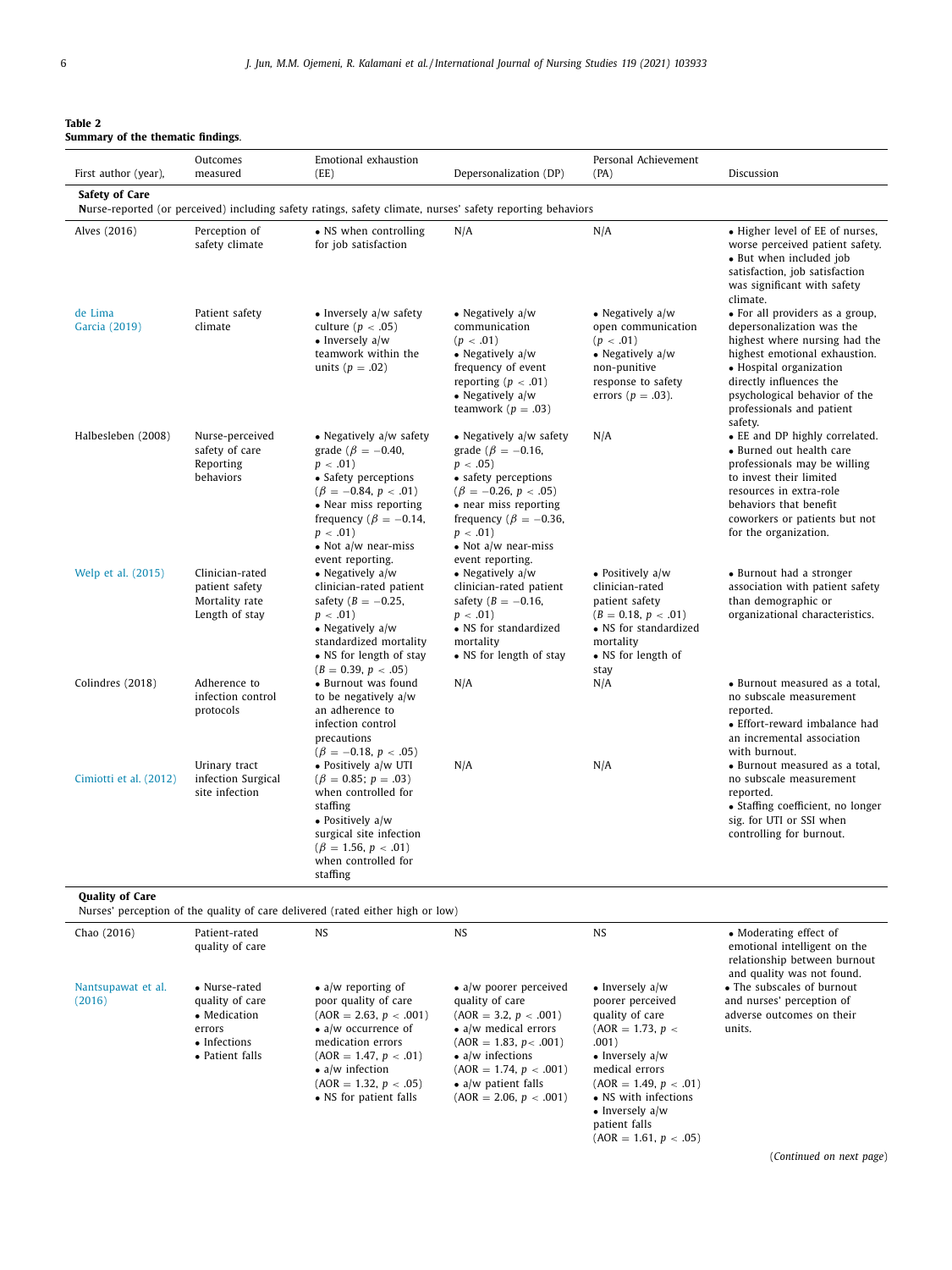**Table 2** (*Continued*).

| First author (year),            | Outcomes<br>measured                                                                    | Emotional exhaustion<br>(EE)                                                                                                                                                                                                         | Depersonalization (DP)                                                                               | Personal Achievement<br>(PA)                                                                                                   | Discussion                                                                                                                                                                                                                                                                                                              |
|---------------------------------|-----------------------------------------------------------------------------------------|--------------------------------------------------------------------------------------------------------------------------------------------------------------------------------------------------------------------------------------|------------------------------------------------------------------------------------------------------|--------------------------------------------------------------------------------------------------------------------------------|-------------------------------------------------------------------------------------------------------------------------------------------------------------------------------------------------------------------------------------------------------------------------------------------------------------------------|
| Poghosyan et al. (2010) of care | Nurse-rated quality                                                                     | $\bullet$ a/w poor/fair care<br>ratings in all countries<br>(USA: $OR = 1.08$ ,<br>$p < 0.01$ )                                                                                                                                      | $\bullet$ a/w poor/fair RN<br>care (USA: $OR = 1.11$ ,<br>$p < 0.01$ ).                              | $\bullet$ Inversely a/w less<br>poor/fair care ratings<br>in all countries (USA:<br>$OR = 0.96, p < 0.01$                      | • High RN burnout levels were<br>significantly a/w RN's<br>appraisals of quality of care<br>independent of RN<br>characteristics, working<br>conditions.<br>• Nurses in Japan rated the<br>highest in burnout, the US                                                                                                   |
| Van Bogaert (2010)              | Nurse-rated quality<br>of care                                                          | $\bullet$ a/w perceived quality<br>of care on the unit<br>$(AOR = 0.95, p < 0.05)$                                                                                                                                                   | $\bullet$ a/w the perceived<br>quality of care at the<br>last shift ( $AOR = 0.94$ ,<br>$p < 0.05$ ) | $\bullet$ NS                                                                                                                   | was the second highest.<br>• Higher unit-level ratings of<br>nurse practice environment<br>significantly a/w lower levels<br>of burnout.                                                                                                                                                                                |
| Van Bogaert (2013)              | Nurse-rated quality<br>of care                                                          | $\bullet$ a/w increased quality<br>of care ( $AOR = 0.92$ ,<br>$p < 0.001$ )                                                                                                                                                         | $\bullet$ a/w increased quality<br>of care ( $AOR = 0.92$ ,<br>$p < 0.001$ )                         | $\bullet$ a/w increased<br>quality of care<br>$(AOR = 1.08, p)$<br>$< 0.01$ )                                                  | • All three burnout<br>dimensions $a/w$ quality of<br>care.                                                                                                                                                                                                                                                             |
| Van Bogaert (2014)              | Nurse-rated quality<br>of care                                                          | • NS for nurse-rated<br>quality of care when<br>controlling for nurse<br>work environments                                                                                                                                           | • NS for nurse-rated<br>quality of care when<br>controlling for nurse<br>work environments           | $\bullet$ a/w nurse-rated<br>quality of care<br>$(AOR = 1.45, p < .05)$<br>when controlling for<br>nurse work<br>environments. | • Nurse work characteristics<br>had an impact on job<br>outcomes and quality of care<br>but less relevant on adverse<br>patient outcomes.                                                                                                                                                                               |
| <b>Patient experiences</b>      |                                                                                         |                                                                                                                                                                                                                                      |                                                                                                      |                                                                                                                                |                                                                                                                                                                                                                                                                                                                         |
| Leiter et al. (1998)            | Patient satisfaction                                                                    | • Negatively $as/w$<br>patient satisfaction<br>(p < .05)<br>• When nurses had an<br>Increased sense of<br>meaningfulness in<br>their work, patients<br>more satisfied with<br>their care ( $p < .01$ )                               | • Negatively a/w<br>patient satisfaction<br>(p < .05)                                                | $\bullet$ N/A                                                                                                                  | • Strain of exhaustion, the lack<br>of meaningfulness in one's<br>work, and the desire to quit<br>may all be readily sensed in<br>the way nurses interact with<br>patients.                                                                                                                                             |
| McHugh et al. (2011)            | Patient satisfaction                                                                    | • Burnout and Job<br>satisfaction had a<br>statistical significance<br>on patient satisfaction<br>(p value missing).                                                                                                                 | N/A                                                                                                  | N/A                                                                                                                            | • The most satisfied and least<br>burned out nurses were those<br>who were not providing direct<br>care.                                                                                                                                                                                                                |
| Organizational commitment       | Nurses' job satisfaction and/or intent-to-leave                                         |                                                                                                                                                                                                                                      |                                                                                                      |                                                                                                                                |                                                                                                                                                                                                                                                                                                                         |
| Alves (2016)                    | Job satisfaction                                                                        | $\bullet$ Negatively a/w job<br>satisfaction<br>(correlation $= -0.45$ ,<br>$p < .001$ )                                                                                                                                             | N/A                                                                                                  | N/A                                                                                                                            | • Increasing job satisfaction<br>might result in a work climate<br>favorable for patient safety.                                                                                                                                                                                                                        |
| Chang (2017)                    | Professional<br>commitment                                                              | $\bullet$ Negatively a/w<br>normative professional<br>commitment<br>(perceived obligation)<br>$(B = -0.14, p < .01)$<br>• Negatively $a/w$<br>emotional attachment<br>to their profession<br>$(B = -0.20, p < .01)$                  | N/S                                                                                                  | • Negatively $a/w$<br>professional<br>commitment<br>$(B = 0.23, p < .01)$                                                      | • Burnout not associated with<br>career changes.<br>• Leaving the profession and<br>leaving the organization are<br>different.<br>• social support appeared to<br>reduce the negative<br>association between emotional<br>exhaustion to a non-significant<br>level.                                                     |
| Chang et al. (2018)             | • Self-efficiacy<br>• Intent-to-leave<br>• Career interests<br>• Outcome<br>expectation | • Negatively related to<br>self-efficacy and<br>outcome expectations.                                                                                                                                                                | NS                                                                                                   | NS                                                                                                                             | • Career interest negatively<br>related to the intention to<br>leave the organization, which<br>further related to the<br>intention to leave the<br>profession.                                                                                                                                                         |
| Parker (1995)                   | • Job performance<br>• Absenteeism<br>• Intention to leave<br>the organization          | • Negatively $a/w$<br>self-rated ( $p = .003$ )<br>and supervisor-rated<br>$(p=.03)$ job<br>performance<br>• Negatively $a/w$<br>absenteeism ( $p = .03$ )<br>• Negatively $a/w$<br>intention to leave<br>organization ( $p < .01$ ) | <b>NS</b>                                                                                            | <b>NS</b>                                                                                                                      | • Social support is more<br>strongly related to the job<br>performance indicators<br>$(b = -0.27, p < .05)$ than is<br>the amount of stress<br>experienced by the RN.<br>• Neuroticism ( $b = 0.27$ ,<br>$p < .01$ ) and job stress<br>$(b = 0.28, p < .01)$ had a<br>positive a/w burnout.<br>(Continued on next page) |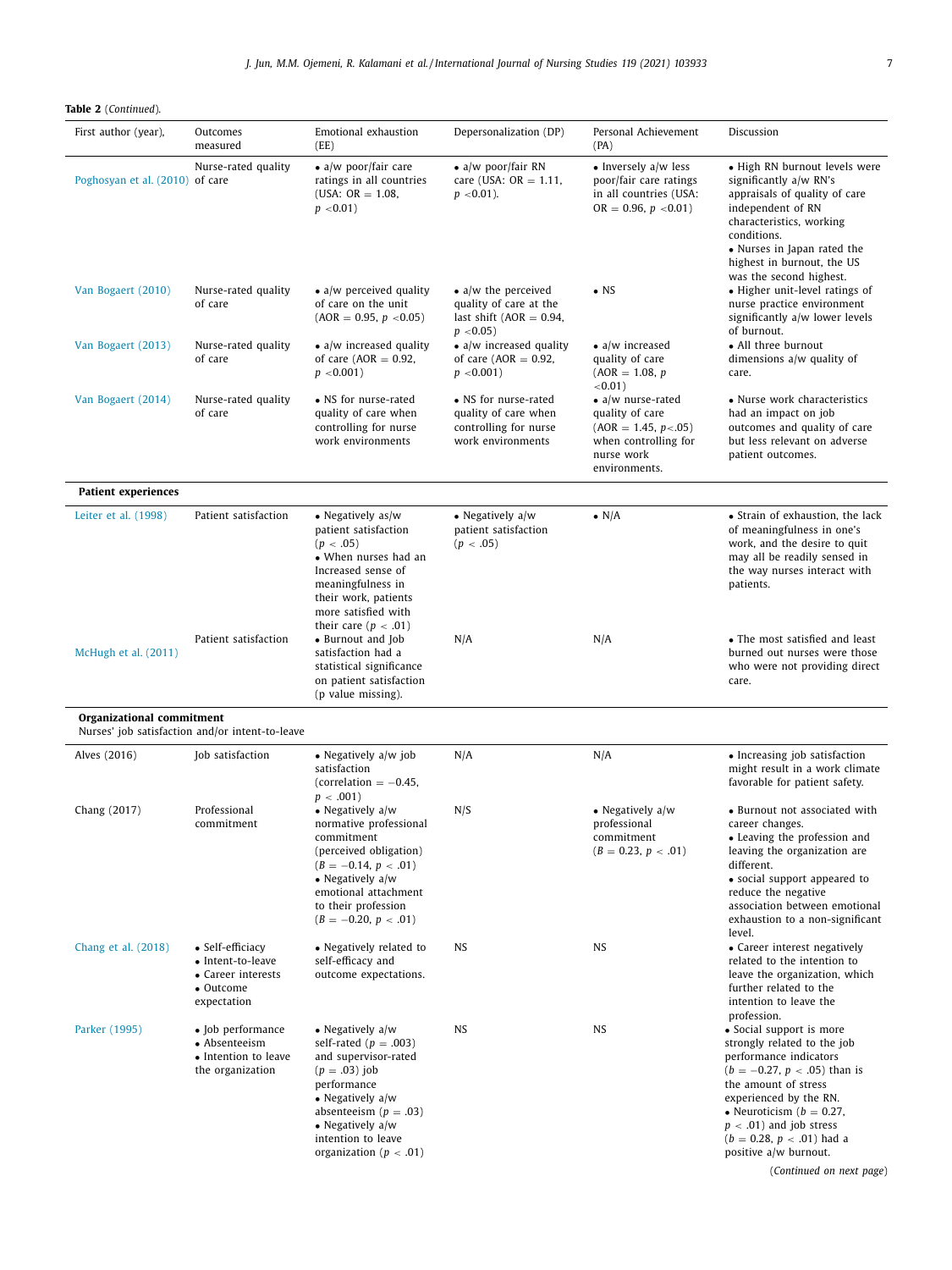**Table 2** (*Continued*).

| First author (year),                        | Outcomes<br>measured                                         | Emotional exhaustion<br>(EE)                                                                                                                                                           | Depersonalization (DP)                                                                                  | Personal Achievement<br>(PA)                                                                            | Discussion                                                                                                                                                                                                          |
|---------------------------------------------|--------------------------------------------------------------|----------------------------------------------------------------------------------------------------------------------------------------------------------------------------------------|---------------------------------------------------------------------------------------------------------|---------------------------------------------------------------------------------------------------------|---------------------------------------------------------------------------------------------------------------------------------------------------------------------------------------------------------------------|
| van Bogaert (2010)                          | Intent-to-stay                                               | $\bullet$ a/w intention to stay<br>in the profession<br>$(AOR = 0.94, p < .05)$                                                                                                        | <b>NS</b>                                                                                               | <b>NS</b>                                                                                               | • 91% of nurses intended to<br>stay in current jobs<br>• Higher unit-level ratings of<br>practice environment<br>significantly a/w lower levels<br>burnout, increased job<br>satisfaction and intention to<br>stay. |
| van Bogaert (2013)                          | • Intention to leave<br>the profession<br>• Job satisfaction | $\bullet$ a/w intention to<br>leave the profession<br>$(AOR = 0.92, p < .01)$<br>$\bullet$ a/w job satisfaction<br>$(AOR = 0.94, p < .01)$                                             | $\bullet$ a/w intention to<br>leave job ( $AOR = 0.84$ ,<br>$p < .01$ )<br>• NS for job<br>satisfaction | • Negatively $a/w$<br>intention to leave job<br>$(AOR = 1.09, p < .05)$<br>• NS for job<br>satisfaction | • DP may be an important<br>indicator for the experiences<br>of nurses.                                                                                                                                             |
| van Bogaert (2014)                          | • Intention to leave<br>the profession<br>• Job satisfaction | $\bullet$ a/w intention to<br>leave the profession<br>$(AOR = 0.63, p < .001)$<br>$\bullet$ a/w job satisfaction<br>$(AOR = 0.53, p < .001)$                                           | $\bullet$ a/w leave the<br>profession<br>$(AOR = 1.57, p < .01)$                                        | • Negatively $a/w$<br>intention to leave the<br>profession<br>$(AOR = 1.57, p)$<br>$< 0.01$ )           | • Nurse management had the<br>strongest a/w nurses' intention<br>to leave the profession.                                                                                                                           |
| <b>Nurse productivity</b>                   | nurses or supervisors' perception of being productive        |                                                                                                                                                                                        |                                                                                                         |                                                                                                         |                                                                                                                                                                                                                     |
| Halbesleben et al. (2013) during medication | Workaround<br>administration)                                | • Negatively a/w both<br>in self-rated ( $p < .01$ )<br>and<br>supervisor-observed<br>$(p < .01)$ workaround<br>during medication<br>administration.                                   | N/A                                                                                                     | N/A                                                                                                     | • As resources are limited,<br>employees may turn their<br>attention to simply getting<br>work done (single loop),<br>rather than carefully<br>considering the underlying<br>issues (double loop).                  |
| Nayeri (2009)                               | RN perceived<br>productivity                                 | • Negative $a/w$<br>productivity<br>$(r = -0.50, p < .01)$<br>Notes: $\mathbf{a} \cdot \mathbf{b} = \mathbf{a}$ associated with: NS Not significant: $N/A = \mathbf{a}$ and applicable | <b>NS</b>                                                                                               | $\bullet$ a/w productivity<br>$(r = 0.57, p < 0.01)$                                                    | • Up to 40% of nurses reported<br>high burnout and high<br>productivity: workaholic a<br>sign of burnout.<br>• Nurses with less than 5<br>years of experience had higher<br>DP.                                     |

*Notes:*  $a/w =$  associated with; NS= Not significant;  $N/A =$  not applicable.

tract infection ( $\beta$  = 0.85,  $p$  = .02) and surgical site infections  $(\beta = 1.58, p < .01)$  even when controlling for patient severity and nurse and hospital characteristics [\(Cimiotti](#page-9-0) et al., 2012). Similarly, [Colindres](#page-9-0) et al. (2018) found that burnout was a negative predictor of nurses' adherence to infection control precautions ( $\beta = -0.18$ , *t* = −3.09, *p* < .05). Meanwhile, another study (Galletta et al., 2016) examined nurse burnout and [hospital-acquired](#page-9-0) infections in critical care units and suggested a different pathway. While nurse burnout was associated with hospital-acquired infections, it was team communication ( $\beta = -0.37$ ,  $p < .01$ ) that was negatively affected by burnout, which, in turn, could diminish team efficacy and increase infection rates ( $\beta = -0.42$ ,  $p < .001$ ; [Galletta](#page-9-0) et al., 2016). Interestingly, social support appeared to reduce the negative association between emotional exhaustion to a non-significant level [\(Parker](#page-10-0) et al., 1995).

**Organizational commitment.** Nurses' commitment to their organizations, measured as an intent-to-leave, was a commonly examined professional outcome. All three burnout subscales were consistently and negatively associated with the intent to leave an organization (Van [Bogaert](#page-10-0) et al., 2010, [2014,](#page-10-0) [2009\)](#page-10-0). Nurses experiencing higher emotional exhaustion  $(B = -0.14, p < .01)$  and reduced personal achievement ( $B = 0.23$ ,  $p < .01$ ) had a reduced sense of emotional and professional commitment to their organizations [\(Chang](#page-9-0) et al., 2017).

**Nurse productivity.** Emotional exhaustion was also negatively associated with nurses' productivity (*r* = −0.50, *p* < .01) and performance  $(r = 0.57, p < .01)$ , whereas personal accomplishment was positively associated with productivity ( $r = 0.57$ ,  $p <$ .01; [Nayeri](#page-10-0) et al., 2009; [Parker](#page-10-0) et al., 1995). Higher emotional exhaustion was also associated with lower self-rated (*p* < .01) and supervisor-rated  $(p < .05)$  job performance, higher rates of workaround during medication administration ( $p < .01$ ), and increased absenteeism (*p* < .05; [Halbesleben](#page-9-0) et al., 2013).

**Patient experience.** Patient experiences were also included in two studies, with both finding a negative association between nurse burnout and patient experiences [\(McHugh](#page-10-0) et al., 2011; [Leiter](#page-10-0) et al., 1998). Leiter et al. [\(1998\)](#page-10-0) argued that the strain of exhaustion, the lack of meaningfulness in one's work, and the desire to quit might all be readily sensed by patients in the course of their interactions with nurses. Increased emotional exhaustion among nurses was also related to lower patient satisfaction (*p* < .05; [McHugh](#page-10-0) et al., 2011), and when nurses felt an increased sense of meaningfulness in their work, patients were more satisfied in all aspects of their experiences ( $p < .01$ ; [Leiter](#page-10-0) et al., 1998).

## **4. Discussion**

This review demonstrates that burnout, especially emotional exhaustion of nurses, is associated with a range of adverse patient and organizational outcomes. The overall quality of the included studies was moderate due to their observational study design and their risks for bias. Even though burnout could potentially predict patient safety and quality of care better than either demographic or organizational characteristics, the evidence for such a conclusion is limited.

Burnout is a complex, dynamic phenomenon that unfolds over time [\(Salvagioni](#page-10-0) et al., 2017; Hall et al., [2016\)](#page-9-0). In this review, we found that emotional exhaustion was the most consistently studied subscale of burnout, while depersonalization and professional achievement were less examined. Our findings also showed that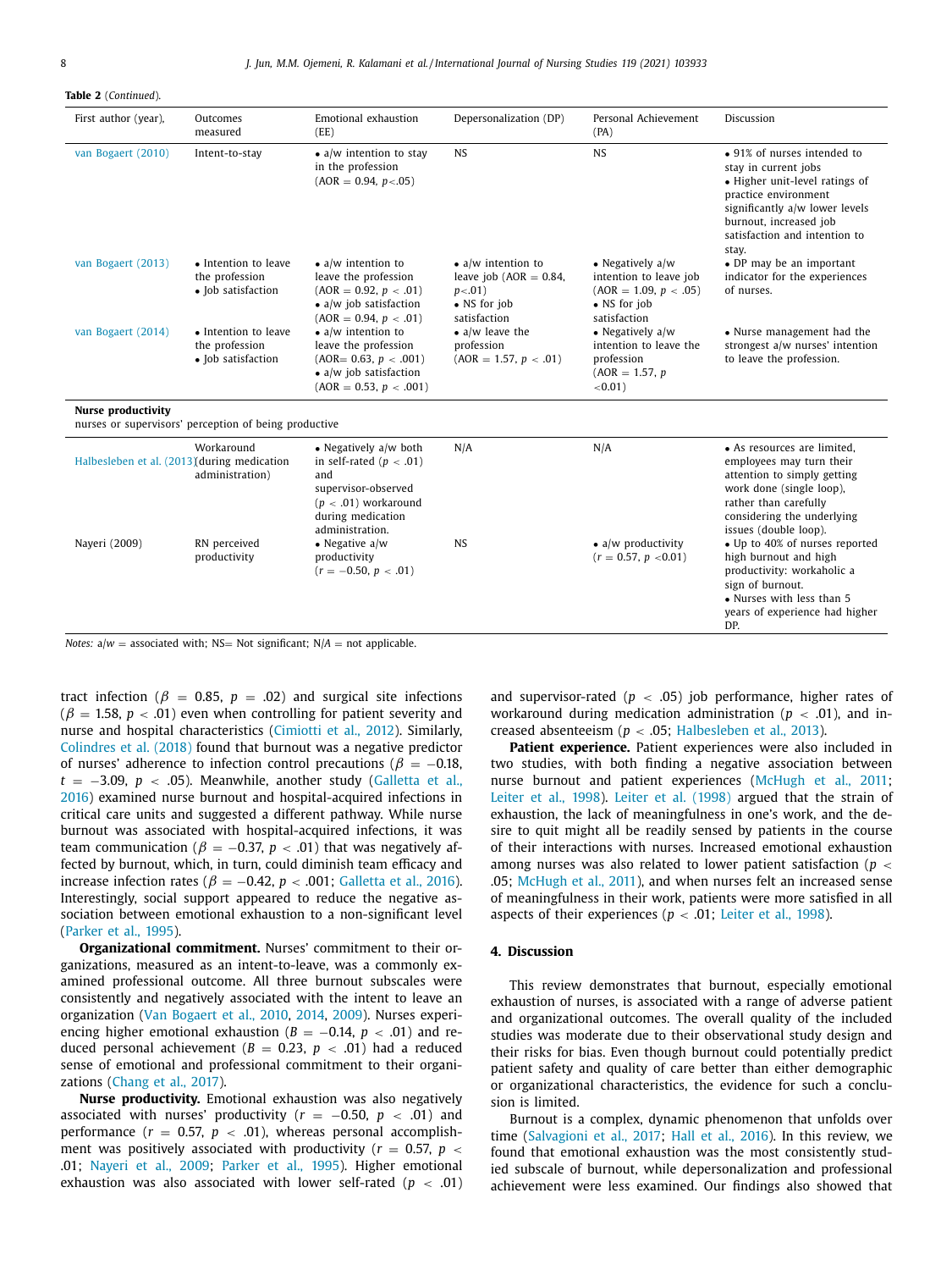when nurses felt higher levels of burnout, they were more likely to score lower in terms of patient safety and quality of care on their units, independent of their demographic characteristics or working conditions. Although most studies used nurses' perceptions as indicators for patient safety and quality of care, concordance between nurses' perceptions and objective measurements have been established [\(Stalpers](#page-10-0) et al., 2015), implying that nurses' perceptions of safety and quality are not only a good alternate indicator but could also lead to a better screening process. Since the landmark IOM report, *To Err is Human*, many nurse researchers have focused on patient safety and quality of care; thus, it was unsurprising to see numerous studies of this sort included in this review. It could be that burnout negatively affects team communication and efficacy, leading to negative outcomes, including increased infection rates and lower [adherence](#page-9-0) rates of infection control (Colindres et al., 2018; [Galletta](#page-9-0) et al., 2016). These findings are consistent with other reviews on physician burnout and patient outcomes. For example, there was moderate evidence to support the inverse relationships between physician burnout and patient safety in two recent systematic reviews [\(Dewa](#page-9-0) et al., 2017; [Garcia](#page-9-0) et al., 2019).

In addition to patient outcomes, burnout was consistently associated with the [intention](#page-10-0) of nurses to leave their jobs (Parker et al., 1995; [Leiter](#page-10-0) et al., 2009). The most recent national nursing sample survey [\(HRSA,](#page-10-0) 2020) revealed that 40% of nurses who left their position cited burnout as the reason. Retention and turnover have been chronic and persistent issues in the nursing workforce. In a 10-year national longitudinal study, up to 15% of newly licensed nurses indicated an intention to leave their jobs within the first year [\(Brewer](#page-9-0) et al., 2012), and almost half of the newly licensed nurses left their jobs within three years (Cho et al., [2012\)](#page-9-0). While nursing turnover is unavoidable [\(Kovner](#page-10-0) et al., 2014), it still disrupts unit morale, threatens human resources, and impedes teamwork, among other negative consequences [\(Dewanto](#page-9-0) et al., 2018; [Hayes](#page-9-0) et al., 2012; [Jones](#page-10-0) et al., 2007; [Jones,](#page-10-0) 2004). Even more, the financial costs associated with nursing turnover are astronomical. Turnover rates among physicians, including reduced clinical hours, account for more than 4 billion dollars per year (Han et al., [2019\)](#page-9-0), and the costs associated with nursing turnover are estimated to be significantly greater. The estimated cost for each nurse leaving is between \$37,700 and \$58,400, amounting to the potential loss of \$5 to \$8 million dollars per hospital annually, assuming the latest hospital nursing turnover rate of 17.6% (NSI, [2020\)](#page-10-0). With more than 6000 hospitals in the United States, nurse turnover at hospitals alone could have as much as \$40 billion dollars estimated loss a year collectively. Given this considerable expense, and in light of the compromised care associated with it, nursing burnout deserves the health care community's complete and immediate attention. Ultimately, nurse burnout has the potential to, directly and indirectly, affect the healthcare system on a national and regional scale.

Though burnout is not currently considered an occupational "disease" in the United States, nine European countries (Denmark, Estonia, France, Hungary, Latvia, Netherlands, Portugal, Slovakia, and Sweden) have included burnout syndrome on their list of occupational diseases. Denmark, France, Latvia, Portugal, and Sweden all have awarded compensation for burnout syndrome, setting a precedent on how burnout is viewed (Lastovkova et al., 2018). [Furthermore,](#page-10-0) the National Academy of Medicine (2020) made clinicians' wellbeing a priority, and burnout is included in the 10th revision of the International Classification of Diseases. These movements indicate potential changes in how organizations and employers perceive and manage burnout. Since the Occupational Safety and Health Act of 1970, employers and employees have been obliged to keep working conditions safe and free of known hazards. Historically, organizations have focused on preventing mortality and morbidity; but as the profound adverse consequences of stress and stress-related phenomena receive more attention, a majority of the U.S. employers are now offering their [employees](#page-9-0) wellness programs [\(Mattke](#page-10-0) et al., 2013; Caloyeras et al., 2014).

The majority of these wellness programs are individualfocused, such as cognitive-behavior strategies, resilience training, stress management, and mindfulness programs (Lee et al., [2016;](#page-10-0) [Jarden](#page-10-0) et al., 2019). And while these individual-focused programs have demonstrated positive efficacy, personal and organizational efforts are also necessary to begin addressing the dynamics of burnout and to provide systemic and sustainable change. In a review of interventions to reduce physician burnout, it was both individual-focused (e.g., mindfulness practice) and structural and organizational strategies (e.g., reduction in duty hour requirements and inpatient rotations) that were required to result in a clinically meaningful reduction [\(West](#page-10-0) et al., 2016). In another review, while 80% of interventions used with healthcare professionals led to a reduction in burnout, the comprehensive interventions targeting both individuals (e.g., cognitive behavior training) and organizations (communication workshop, management skill training) had longer-lasting effects for 12 months or more (Awa et al., [2010\)](#page-9-0). Thus, it is imperative that the efforts to reduce burnout in clinical settings must be multi-prong approaches at the individual, group, and organizational levels.

#### *4.1. Implications*

In more practical sense, addressing nurse burnout has become urgent during the COVID-19 pandemic. Important first step organizations can take is open recognition and frank discussion on the negative effects of burnout on its employees and organization as a means to reduce stigma. Appointing a wellness officer at an administrative level to focus on clinician wellbeing, create a policy and to offer resources dedicated to self-care and mental health for those in need [\(Kishore](#page-10-0) et al., 2018) is one way that organizations could demonstrate their commitment to combating burnout and raising the awareness and visibility of this important issue. Creating a healthy and safe work environment requires redesigning workflow, reconceiving the role of electronic medical records, and addressing and mandating safe and effective nurse staffing (NAM, 2020); but such an environment is predicated, more than anything else, on supportive relationships between nurses and the organizations where they work, relationships that affirm a culture of wellbeing.

Furthermore, team or nursing-unit based interventions to leverage the relational aspect of the nursing profession should be considered. Negative emotions like burnout can be easily shared among those in proximity [\(Barsade,](#page-9-0) 2002). This burnout contagion may be exacerbated in caring professions such as nursing, which is deeply rooted in human connection and working in close proximity during each shift (Bakker et al., 2006; Jun and [Costa,](#page-10-0) 2020). Therefore, team-based interventions, such as debriefing, a social support network, storytelling, and group stress management sessions, should be a part of the multi-prong approach (Jun and [Costa,](#page-10-0) 2020; Le Blanc et al., 2007). Nurses have relied on peer support to cope with stress (de [Oliveira](#page-9-0) et al. 2019) and team-based interventions can potentially enhance nurses' collective resilience (West et al., 2009).

Lastly, this review adds to the growing body of literature that calls for increased rigor and conceptual clarity in burnout studies. The current literature on nurse burnout and its association to patient outcomes is dominantly based on cross-sectional studies with local samples without a clear theoretical approach using inconsistent burnout measures [\(Dall'Ora](#page-9-0) et al., 2020). In order to fully understand and engage in reducing burnout, longitudinal data collection using a reliable and validated standardized measurement is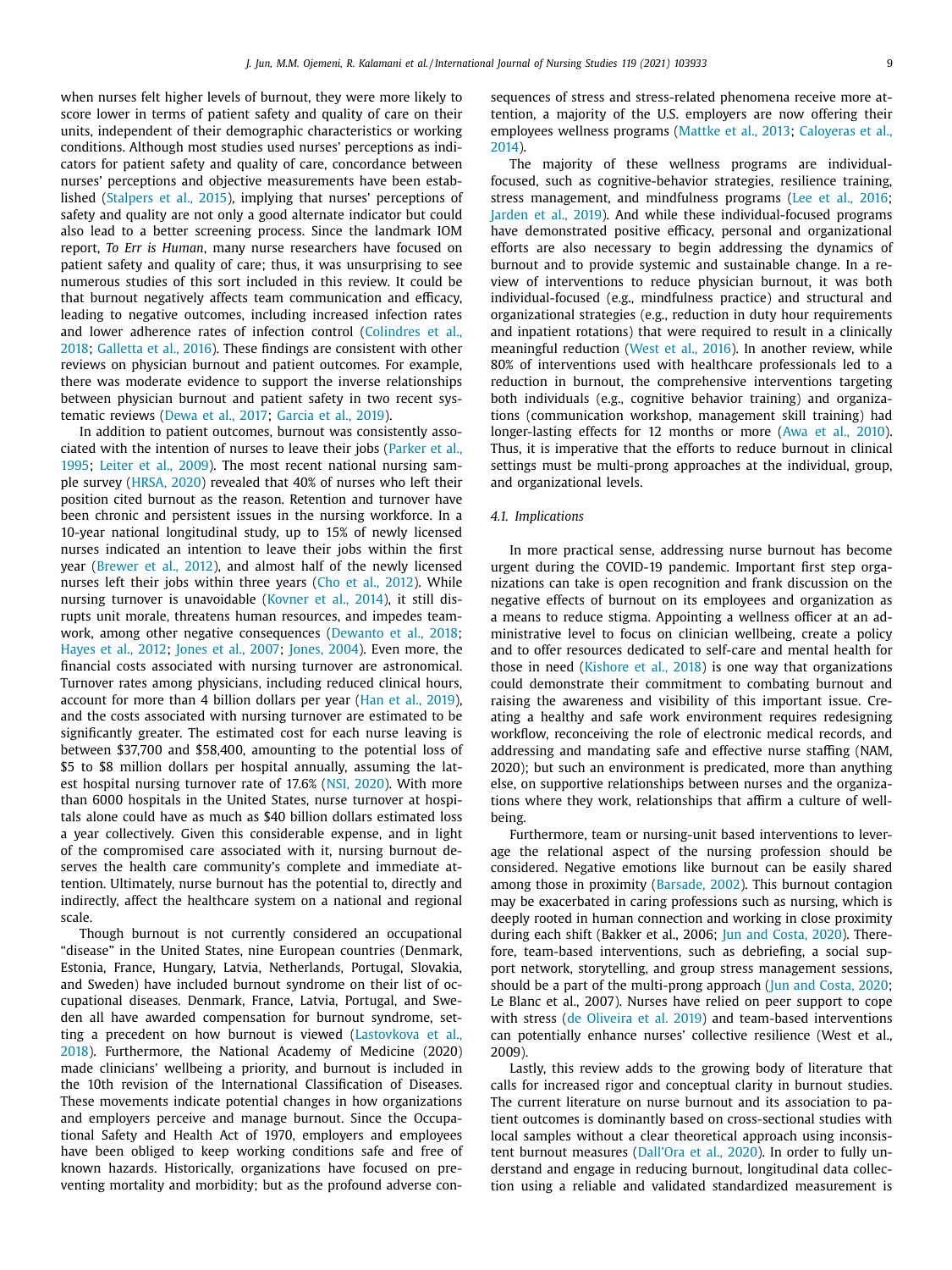<span id="page-9-0"></span>a must to ensure that burnout and its consequences are fully addressed over time.

## *4.2. Limitations*

There are several limitations to this systematic review. First, while we focused on nurse burnout, there are other terms that could describe similar occupational distress. "compassion fatigue," "secondary trauma," "moral injury" or "moral distress," and "chronic occupational stress" are all terms that could, as well, describe the challenges facing nurses today. Limiting the search term to *burnout* may have excluded other studies that examined how such related conditions affect outcomes. That said, we felt that including synonymous constructions would create too much heterogeneity, inhibiting our ability to provide an effective and efficient review of the state of the science. Second, we included only those studies that were peer-reviewed and written and published in English, thus potentially introducing publication bias. Furthermore, studies included in this review were observational designs with no theoretical underpinning, had small effect sizes using self-reported measures, thereby limiting the generalizability of the findings. A heterogeneous sample of countries could invite the problem of burnout being perceived differently in various cultural contexts. Lastly, the cross-sectional design of the studies accounted only for an association, stopping short of establishing causation between burnout and outcomes.

#### **Conclusion**

Nurse burnout is a severe occupational hazard affecting nurses, patients, organizations, and society at large. This review adds to the existing literature examining the negative associations between nurse burnout, patient safety, quality of care, patient experiences, nurses' commitment to their organizations, and practitioner productivity. Framing burnout as an organizational phenomenon, rather than as an individual issue, affords the broader perspective necessary to assess and address this crisis. Furthermore, implementing organizational strategies and policies for preventing and managing nurse burnout requires a comprehensive conceptual mapping of burnout and its associated consequences, with attention to organization-level interventions in hospitals.

#### **Declaration of Competing Interest**

All authors declare no conflict of interest.

## **Acknowledgments**

We acknowledge the National Clinician Scholars Program at the University of Michigan for their support and the health librarian at the University of Michigan, Kate Saylor, for assisting with the literature search.

## **Ethical approval**

None.

## **Funding sources**

This research did not receive any specific grant from funding agencies in the public, commercial, or not-for-profit sectors.

#### **Supplementary materials**

Supplementary material associated with this article can be found, in the online version, at doi[:10.1016/j.ijnurstu.2021.103933.](https://doi.org/10.1016/j.ijnurstu.2021.103933)

#### **References**

- Adriaenssens, J., De Gucht, V., Maes, S., 2015. Determinants and prevalence of burnout in emergency nurses: a systematic review of 25 years of research. Int. J. Nurs. Stud. 52 (2), 649–661. doi[:10.1016/j.ijnurstu.2014.11.004.](https://doi.org/10.1016/j.ijnurstu.2014.11.004)
- Alves, D.F.S., Guirardello, E.B, 2016. Safety climate, emotional exhaustion and job satisfaction among Brazilian paediatric professional nurses. Int. Nurs. Rev. 63 (3), 328–335. doi[:10.1111/inr.12276.](https://doi.org/10.1111/inr.12276)
- Awa, W.L., Plaumann, M., Walter, U., 2010. Burnout prevention: a review of intervention programs. Patient Educ. Couns. 78 (2), 184–190. [doi:10.1016/j.pec.2009.](https://doi.org/10.1016/j.pec.2009.04.008) 04.008.
- Barsade, S.G., 2002. The ripple effect: emotional contagion and its influence on group behavior. Adm. Sci. Q. 47 (4), 644–675. doi[:10.2307/3094912.](https://doi.org/10.2307/3094912)
- Brewer, C.S., Kovner, C.T., Greene, W., Tukov-Shuser, M., Djukic, M., 2012. Predictors of actual turnover in a national sample of newly licensed registered nurses employed in hospitals. J. Adv. Nurs. 68 (3), 521–538. [doi:10.1111/j.1365-2648.2011.](https://doi.org/10.1111/j.1365-2648.2011.05753.x) 05753.x.
- Caloyeras, J.P., Liu, H., Exum, E., Broderick, M., Mattke, S., 2014. Managing manifest diseases, but not health risks, saved PepsiCo money over seven years. Health Aff. 33 (1), 124–131. doi[:10.1377/hlthaff.2013.0625.](https://doi.org/10.1377/hlthaff.2013.0625)
- Chang, H.Y., Friesner, D., Chu, T.L., Huang, T.L., Liao, Y.N., Teng, C.I., 2018. The impact of burnout on self-efficacy, outcome expectations, career interest and nurse turnover. J. Adv. Nurs. 74 (11), 2555–2565. doi[:10.1111/jan.13776.](https://doi.org/10.1111/jan.13776)
- Chang, H.Y., Shyu, Y.L., Wong, M.K., Chu, T.L., Lo, Y.Y., Teng, C.I., 2017. How does burnout impact the three components of nursing professional commitment? Scand. J. Caring Sci. 31 (4), 1003–1011. doi[:10.1111/scs.12425.](https://doi.org/10.1111/scs.12425)
- Chao, M., Shih, C.T., Hsu, S.F., 2016. Nurse occupational burnout and patient-rated quality of care: the boundary conditions of emotional intelligence and demographic profiles. Jpn. J. Nurs. Sci. 13 (1), 156–165. doi[:10.1111/jjns.12100.](https://doi.org/10.1111/jjns.12100)
- Cho, S.H., Lee, J.Y., Mark, B.A., Yun, S.C., 2012. Turnover of new graduate nurses in their first job using survival analysis. J. Nurs. Scholarsh. 44 (1), 63–70. doi:10. [1111/j.1547-5069.2011.01428.x.](https://doi.org/10.1111/j.1547-5069.2011.01428.x)
- Cimiotti, J.P., Aiken, L.H., Sloane, D.M., Wu, E.S., 2012. Nurse staffing, burnout, and health care-associated infection. Am. J. Infect. Control 40 (6), 486–490. doi:10. [1016/j.ajic.2012.02.029.](https://doi.org/10.1016/j.ajic.2012.02.029)
- Colindres, C.V., Bryce, E., Coral-Rosero, P., Ramos-Soto, R.M., Bonilla, F., Yassi, A., 2018. Effect of effort-reward imbalance and burnout on infection control among Ecuadorian nurses. Int. Nurs. Rev. 65 (2), 190–199. doi[:10.1111/inr.12409.](https://doi.org/10.1111/inr.12409)
- Critical Assessment Skills Programme. CASP Cohort Study Checklist 2018; https: [//casp-uk.net/wp-content/uploads/2018/03/CASP-Cohort-Study-Checklist-2018\\_](https://casp-uk.net/wp-content/uploads/2018/03/CASP-Cohort-Study-Checklist-2018_fillable_form.pdf) fillable\_form.pdf.
- Chuang, C.H., Tseng, P.C., Lin, C.Y., Lin, K.H., Chen, Y.Y., 2016. Burnout in the intensive care unit professionals: a systematic review. Medicine (Baltimore) 95 (50), e5629. doi[:10.1097/MD.0000000000005629.](https://doi.org/10.1097/MD.0000000000005629)
- Dall'Ora, C., Ball, J., Reinius, M., Griffiths, P., 2020. Burnout in nursing: a theoretical review. Hum. Resour. Health 18 (1), 41. doi[:10.1186/s12960-020-00469-9.](https://doi.org/10.1186/s12960-020-00469-9)
- de Lima Garcia, C., Bezerra, I., Ramos, J., do Valle, J., Bezerra de Oliveira, M.L., Abreu, L.C., 2019. Association between culture of patient safety and burnout in pediatric hospitals. PLoS ONE 14 (6), e0218756. [doi:10.1371/journal.pone.](https://doi.org/10.1371/journal.pone.0218756) 0218756.
- de Oliveira, S.M., de Alcantara Sousa, L.V., Vieira Gadelha, M., do, S., do Nascimento, V.B., 2019. Prevention actions of burnout syndrome in nurses: an integrating literature review. Clin. Pract. Epidemiol. Ment. Health 15 (1), 64–73. doi[:10.2174/1745017901915010064.](https://doi.org/10.2174/1745017901915010064)
- Dewa, C.S., Loong, D., Bonato, S., Trojanowski, L., 2017. The relationship between physician burnout and quality of healthcare in terms of safety and acceptability: a systematic review. BMJ Open 7 (6), e015141. doi:10.1136/ [bmjopen-2016-015141.](https://doi.org/10.1136/bmjopen-2016-015141)
- Dewanto, A., Wardhani, V., 2018. Nurse turnover and perceived causes and consequences: a preliminary study at private hospitals in Indonesia. BMC Nurs. 17 (Suppl 2), 52. doi[:10.1186/s12912-018-0317-8.](https://doi.org/10.1186/s12912-018-0317-8)
- Garcia, C.L., Abreu, L.C., Ramos, J., Castro, C., Smiderle, F., Santos, J., Bezerra, I., 2019. Influence of burnout on patient safety: systematic review and meta-analysis. Medicina (B. Aires). 55 (9), 553. doi[:10.3390/medicina55090553.](https://doi.org/10.3390/medicina55090553)
- Galletta, M., Portoghese, I., D'Aloja, E., Mereu, A., Contu, P., Coppola, R.C., Finco, G., Campagna, M., 2016. Relationship between job burnout, psychosocial factors and health care-associated infections in critical care units. Intens. Crit. Care Nurs. 34, 51–58. doi[:10.1016/j.iccn.2015.11.004.](https://doi.org/10.1016/j.iccn.2015.11.004)
- Grant, M.J., Booth, A., 2009. A typology of reviews: an analysis of 14 review types and associated methodologies. Health Info. Libr. J. 26 (2), 91-108. doi:10.1111/j. [1471-1842.2009.00848.x.](https://doi.org/10.1111/j.1471-1842.2009.00848.x)
- Goh, J., Pfeffer, J., Zenios, S.A., 2016. The relationship between workplace stressors and mortality and health costs in the United States. Manag. Sci. 62 (2), 608–628. doi[:10.1287/mnsc.2014.2115.](https://doi.org/10.1287/mnsc.2014.2115)
- Halbesleben, J.R., Rathert, C., Williams, E.S., 2013. Emotional exhaustion and medication administration work-arounds: the moderating role of nurse satisfaction with medication administration. Health Care Manag. Rev. 38 (2), 95–104. doi[:10.1097/HMR.0b013e3182452c7f.](https://doi.org/10.1097/HMR.0b013e3182452c7f)
- Halbesleben, J.R., Wakefield, B.J., Wakefield, D.S., Cooper, L.B., 2008. Nurse burnout and patient safety outcomes: nurse safety perception versus reporting behavior. West. J. Nurs. Res. 30 (5), 560–577. doi[:10.1177/0193945907311322.](https://doi.org/10.1177/0193945907311322)
- Hall, L.H., Johnson, J., Watt, I., Tsipa, A., O'Connor, D.B, 2016. Healthcare staff wellbeing, burnout, and patient safety: a systematic review. PLoS ONE 11 (7), e0159015. doi[:10.1371/journal.pone.0159015.](https://doi.org/10.1371/journal.pone.0159015)
- Han, S., Shanafelt, T.D., Sinsky, C.A., Awad, K.M., Dyrbye, L.N., Fiscus, L.C., Trockel, M., Goh, J., 2019. Estimating the attributable cost of physician burnout in the United States. Ann. Intern. Med. 170 (11), 784–790. doi[:10.7326/M18-1422.](https://doi.org/10.7326/M18-1422)